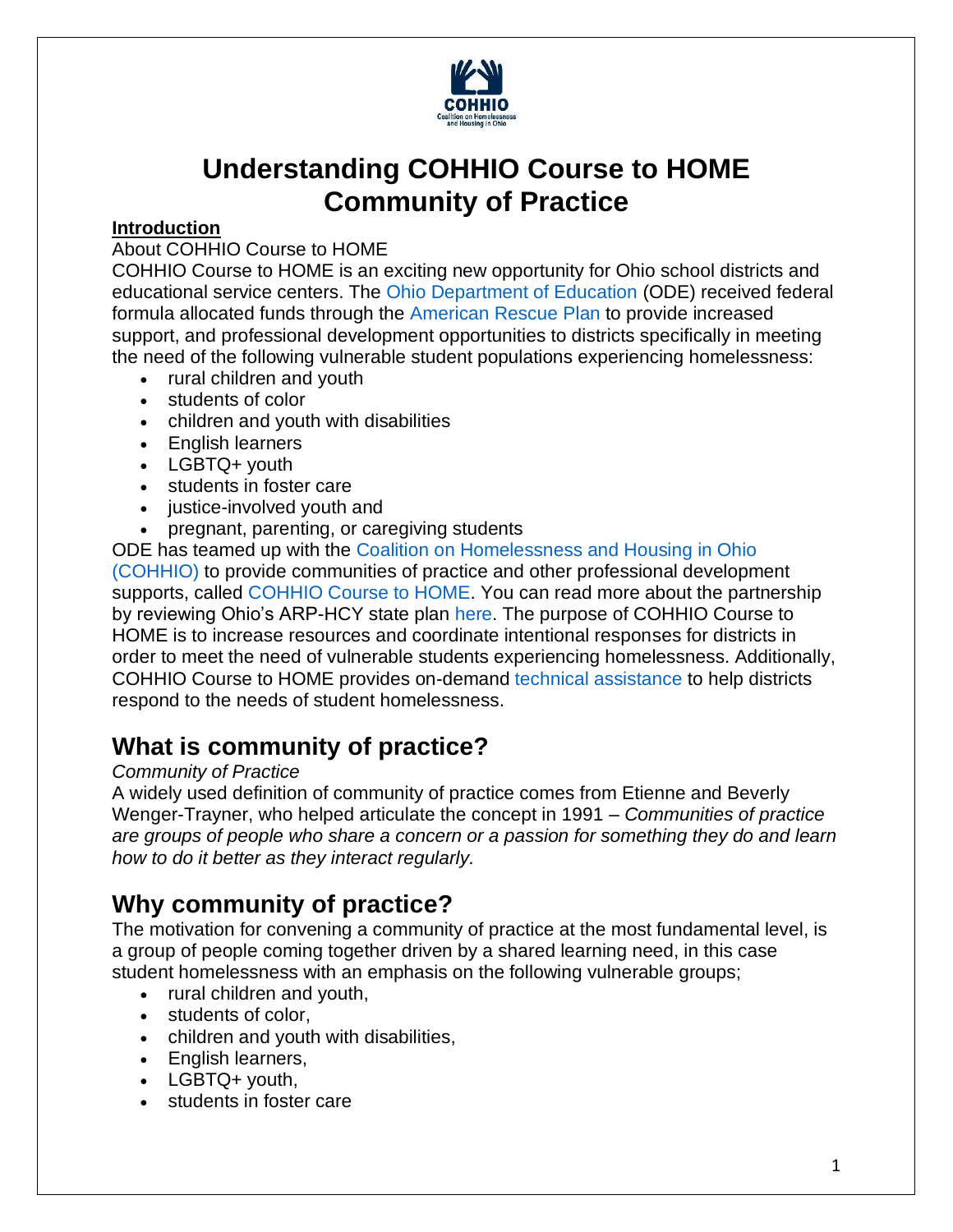

- justice-involved youth and
- pregnant, parenting, or caregiving students

By engaging each other, over time, in collective learning, we develop a bond that in turn fuels the production of resources to influence our own practices. The combination of a shared field/area of expertise, community, and practice lie at the heart of a community of practice.

Essential elements of an effective community of practice include:

- Articulating a clear, shared-learning need
- Identify other people working towards a similar mission
- Gather with one another, in person or virtually
- Collectively create a shared vision, definition and set of norms for our community of practice
- Be open to continuous improvement and evolving to meet the needs of our community
- Focus on the quality of the content and programming; less is more; depth over breadth.
- Time for reflection and planning is critical

### **How does community of practice work?**

In order to operationalize the community of practice vision outlined in the state plan, two groups or "communities" have been developed. COHHIO Course to HOME identifies these communities as "*Ohio McKinney-Vento Community of Practice*" and the *"HomeRoom Network*". In naming the communities we begin to offer a welcoming space for the communities of practice to form and clarify communities for logistical operations. Naming will be used to distinguish learning communities in materials shared like announcements, invitations and slide decks.

#### *Community of Practice Agreements*

As mentioned above community of practice agreements are the group norms the communities use to coexist in a meaningful way. The agreements are routinely discussed in sessions. The COHHIO Course to HOME agreements:

- Check in and Check out
- Listen for understanding
- Expect and accept non-resolution
- Practice "both/and" thinking
- Be aware of intent and impact
- Make space, take space
- Safe Terms:
	- o "ELMO"
	- o "Ouch"

*Community of Practice Principles*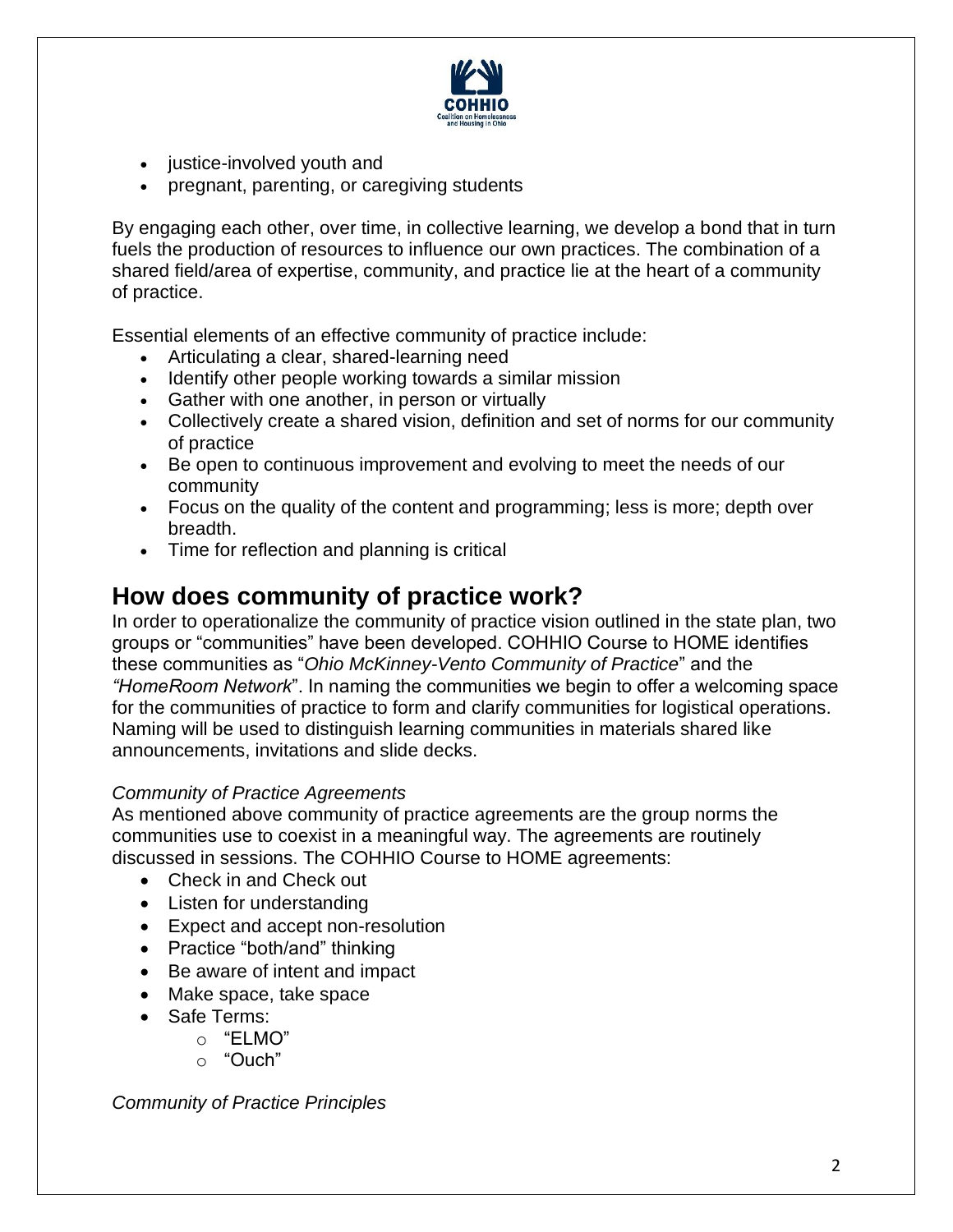

- We recognize that all communities and districts are unique but have some shared challenges and can learn from each other's experiences
- We embed youth and young adult leadership in decision-making, designing and implementing strategies
- We ensure strategies and approaches improve equity, including racial & LGBTQ+ equity
- We are solution-oriented and creative in our planning and problem solving
- We promote peer support and shared learning opportunities
- We explore, develop and integrate best practices at the core of our approaches

*COHHIO is here to facilitate the conversation and share knowledge learned from working with communities, not to own the space*

### **Who should attend community of practice and when?**

The Ohio McKinney-Vento Community of Practice is a quarterly peer learning opportunity organized by sessions. The intended audience of the Ohio McKinney Vento Community of Practice is McKinney-Vento liaisons, ARP-HCY I sub-grantees, ARP-HCY II sub-grantees, McKinney-Vento sub-grantees, ESC Liaisons, and public-school staff who are striving to increase knowledge and response for students at-risk of or experiencing homelessness in an Ohio school district or region. Each session is a time to join at your leisure (join if/when you can, leave when you want) and receive virtual training, discussion, and sharing of resources with a focus on meeting the needs of vulnerable youth at risk of or experiencing homelessness. All session are recorded and content is collected and made available [here.](https://cohhio.org/programs/youth-initiative/ode-youth-homelessness/)

The HomeRoom Network Community of Practice is a bi-monthly interactive, workshopping experience organized by sessions. The intended audience of HomeRoom Network Community of Practice is ARP-HCY I sub-grantees, McKinney-Vento subgrantees, and ESC liaisons striving to increase knowledge and response for students at-risk of or experiencing homelessness in an Ohio school district/region. Each session is a time to join at your leisure (join if/when you can, leave when you want) and participate in virtual learning, discussion, workshopping and sharing of resources with a focus on meeting the needs of vulnerable youth at risk of or experiencing homelessness. All session are recorded and content is collected and made available [here.](https://cohhio.org/programs/youth-initiative/ode-youth-homelessness/)

# **Can I access HomeRoom Network content?**

Yes, the HomeRoom Network has a smaller more targeted audience however all districts are invited to explore the content from HomeRoom sessions in order to further creative ideas and peer learning. HomeRoom Network content is available [here.](https://cohhio.org/programs/youth-initiative/ode-youth-homelessness/)

# **Questions**